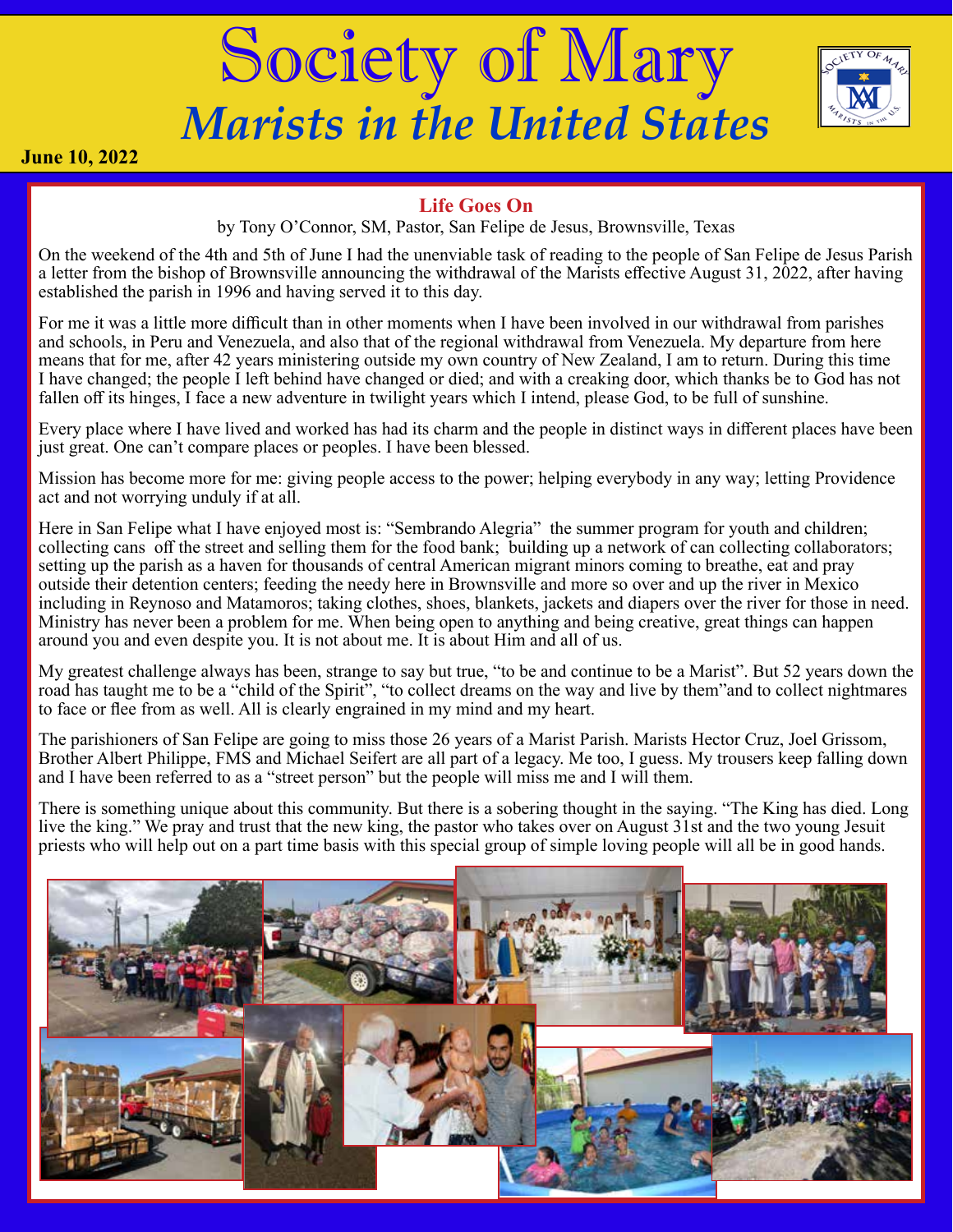#### **Retreat for La Salette Missionaries**

From May 23-27, 2022, Fr. Ted Keating, SM facilitated a retreat in Attleboro, Massachusetts for the La Salette Missionaries and their Province of Mary, Mother of the Americas,

Fr. Ron Gagne, M.S., Director of Communications for the La Salette Province shared the following write-up.

"It has been a very enjoyable and uplifting retreat given by Marist Fr. Ted Keating on Marian Spirituality – rooted in Mary as Mystery. It was a call to Prayer and Contemplation." His mixture of scripture, paintings, poetry, and music was fascinating and intriguing. His biblical reflections on Mary and other scripture passages help us plumb the depths of the Word of God and connected it to our daily life of faith.

Fr. Ted's joyful personality added much to his presentations. He is truly a person of deep faith, extensive ministerial experience, immersed in your Marian charism. We thank God for these few days with him, his stories, insights, and other gifts made evident in his time with us. We have much in common with his community and their longstanding ministry as a Marian Congregation."

If you are interested in receiving the resource materials from the retreat please send an e-mail to: [smpublications@maristsociety.org.](mailto:smpublications%40maristsociety.org.%20?subject=)



#### **Fr. Duffy, SM Returns from Sabbatical**

In December 2021 Father Jim Duffy, S.M., pastor of Our Lady of the Assumption (OLA) in Atlanta, Georgia, announced to the parish that the Provincial of the Society of Mary was sending him on a sabbatical to the Redemptorist Renewal Center in Tucson, Arizona to rest and rejuvenate, both spiritually and physically.

In notifying the parish he said, "I am tired and I do need to reenergize myself." He also said that, "I truly look forward to coming back as your Pastor with renewed Hope and Vision." Fr. Duffy returned to OLA on June 3, 2022.



Read more about his sabbatical [HERE](https://www.olachurch.org/post/father-jim-is-returning-home).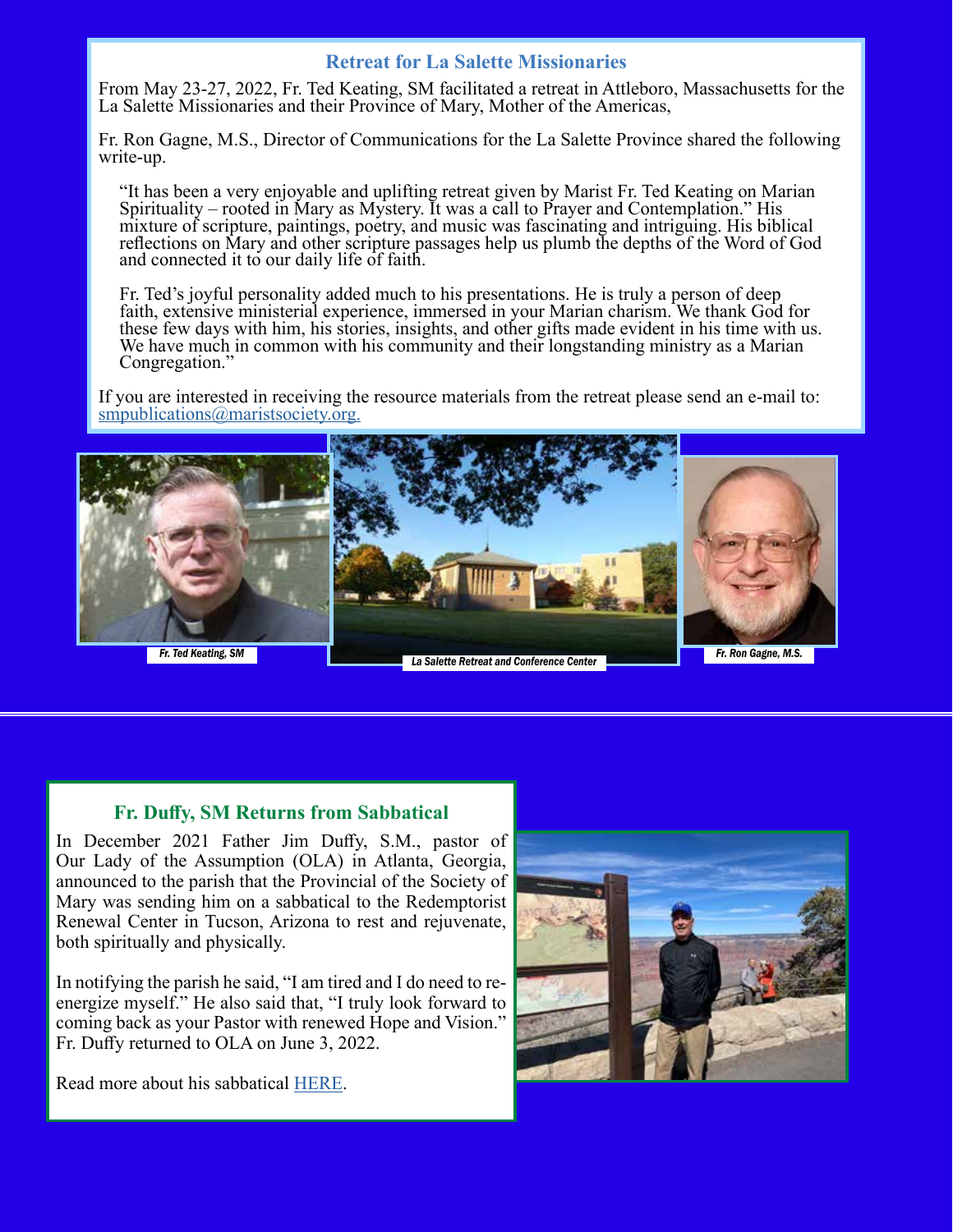

## **8th grade Class Trip to Washington, DC**

The 8<sup>th</sup> grade class from Notre Dame Middle School in Pontiac, Michigan recently visited Washington, DC for their annual class trip. During their trip they visited many historical sites and museums. They visited the Basilica of the National Shrine of the Immaculate Conception and Fr. Joe Hindelang, SM, Provincial for the Society of Mary in the U.S., celebrated Mass with the group in the [Immaculate Heart of Mary Chapel](https://www.nationalshrine.org/interactive-map/?location=im-42).





**9th Grade Class Trip to Six Flags Over Georgia**